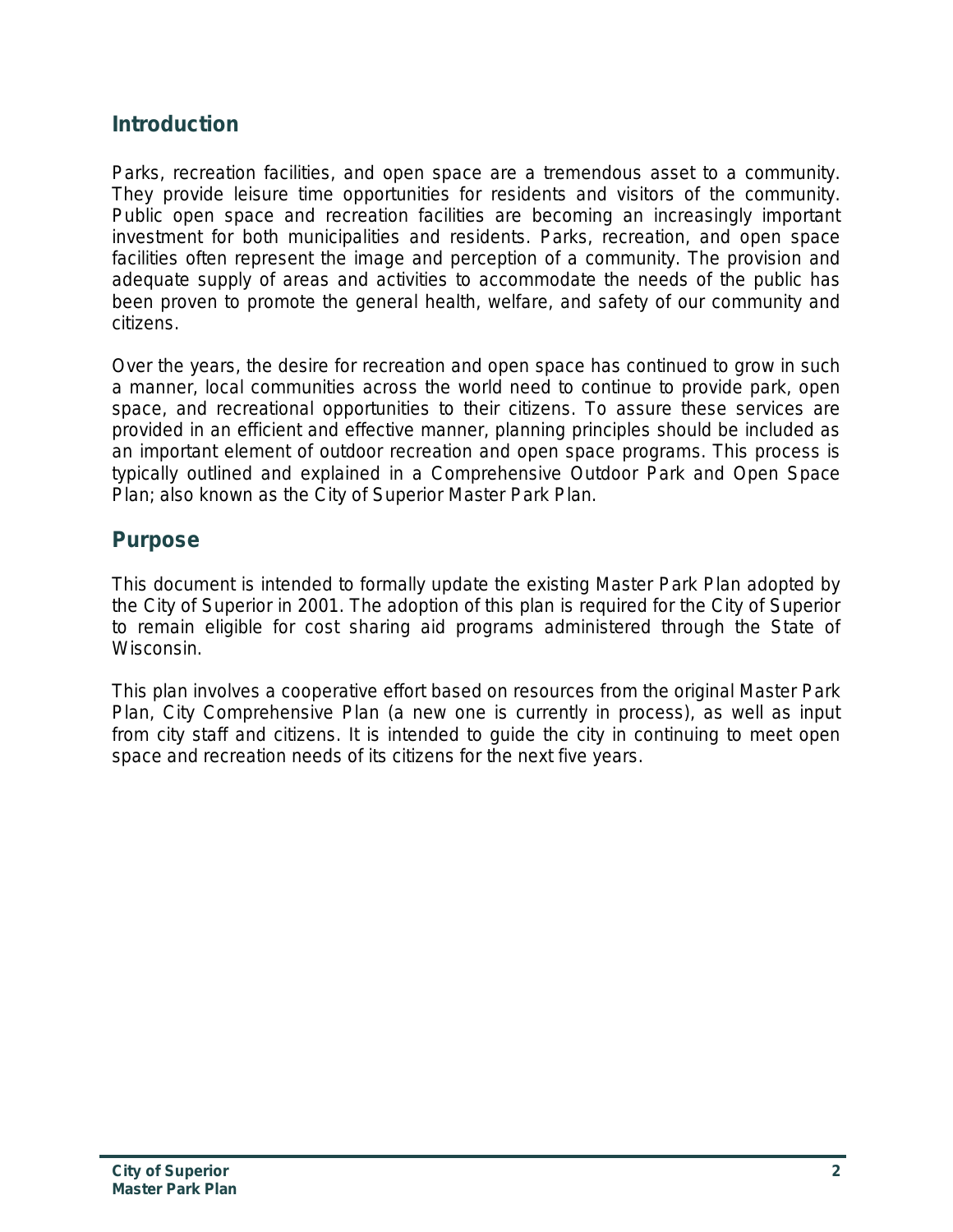# **Goals and Objectives**

Goals and objectives are an important component in the planning process. People and groups use open space differently, which complicates the task of defining goals and objectives that apply to a broad spectrum of conditions and programs. These goals and objectives are provided to guide city staff and officials in their decision-making process with regard to open space and recreation matters. The goals set forth in this plan reflect city intentions to provide quality parks, recreation and open space opportunities to its citizens.

## **Goal 1: Establish and maintain high quality parks and recreational services to Superior residents.**

- Ensure the amount of park and open space is reflective of city population needs.
- Replace old, deteriorated or unsafe equipment.
- Maintain current equipment for maximum longevity and safety.

## **Goal 2: Offer park and recreational services in an efficient, effective, and economical manner.**

- Cooperatively work with surrounding municipalities, schools, Douglas County and the State of Wisconsin.
- Recognize potential in working with other public and private organizations in donating aid to park system development.
- Conduct periodic reviews of programs and services and their benefit to the community.

#### **Goal 3: Promote water recreation uses such as fishing and boating throughout the community.**

- Enhance and maintain access to the St. Louis River and Lake Superior.
- Promote and maintain boat launches.

## **Goal 4: To evaluate and analyze park, open space, and recreational services based on changing needs of the community.**

- Encourage citizen involvement with the development of the plan.
- Provide periodic reviews of the plan.
- Survey the community to determine changing needs.

#### **Goal 5: Investigate and utilize all available resources to further enhance the quality of Superior Parks and Recreation System.**